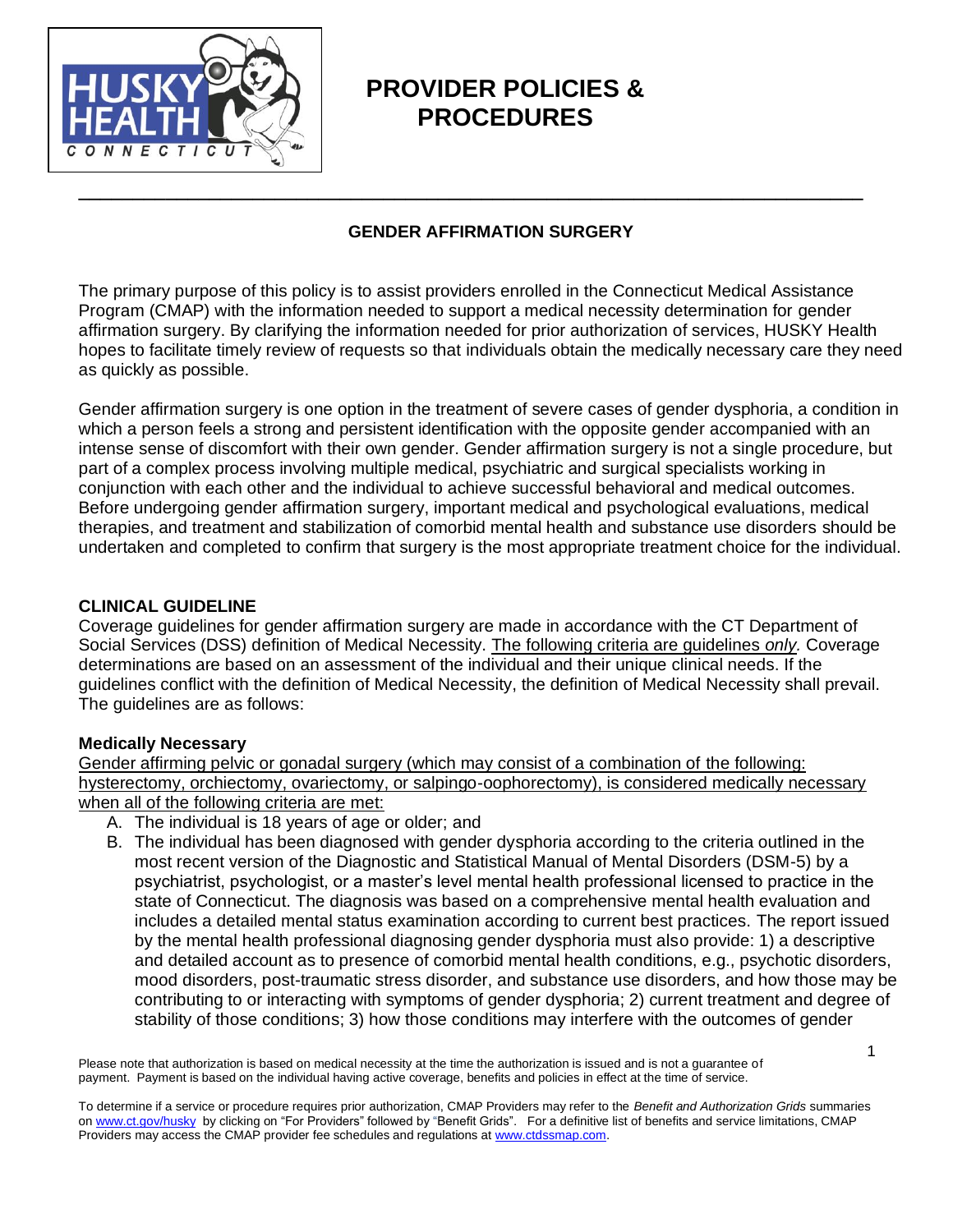affirming surgery; and 4) a detailed evaluation of the individual's capacity for making an informed medical decision regarding an invasive, body-transforming irreversible surgical treatment. The report of diagnostic evaluation must demonstrate that individual candidates for gender affirming surgery exhibit all of the following:

- 1. The desire to live and be accepted as a member of the opposite sex, usually accompanied by the wish to make his or her body as congruent as possible with the preferred sex through surgery and hormone treatment; and
- 2. The transsexual identity has been present persistently for at least two years; and
- 3. The disorder is not a symptom of another mental disorder; and
- 4. The disorder causes clinically significant distress or impairment in social, occupational, or other important areas of functioning; and
- C. If the individual has significant, outstanding medical or mental health conditions present:
	- 1. They must be reasonably well controlled; and
	- 2. If the individual is diagnosed with significant medical conditions, the conditions must be well controlled. A signed letter from the treating medical practitioner attesting that the individual has been cleared for surgery is required; and
	- 3. If the individual is diagnosed with psychiatric disorders (e.g., schizophrenia, psychotic disorder, bipolar disorder, dissociative identity disorder, delusional disorder, borderline personality disorder, PTSD, suicidality, body dysmorphic disorder), these conditions must be well controlled before surgery is contemplated. A signed letter from the treating provider (psychiatrist or psychiatric APRN) attesting that the individual has the capacity to make fully informed decisions for medical and surgical procedures involved in the process of gender transition, that the individual's symptoms are well-controlled and that the individual is compliant with the prescribed medication regimen and/or psychotherapy plan of care must accompany the request for surgery; and
- D. For individuals without a medical contraindication or intolerance, the individual has undergone a minimum of 12 months of continuous hormonal therapy when recommended by a mental health professional and provided under the supervision of a physician; and
- E. Documentation\* that the individual has completed a minimum of 12 months of successful continuous full time real-life experience in the new gender, across a wide range of life experiences and events that may occur throughout the year (for example, family events, holidays, vacations, season-specific work or school experiences). This includes coming out to partners, family, friends, and community members (for example, at school, work, and other settings); and
- F. Two evaluations from qualified mental health professionals\*\* who have independently assessed the individual. If the first evaluation is from the mental health professional diagnosing, treating or referring the individual candidate for gender affirming surgery, the second evaluation should be from a mental health professional who has evaluated the individual candidate with the specific purpose of confirming the diagnosis of gender dysphoria, and determining the individual's readiness for gender affirming surgery, including a formal assessment of the individual's capacity to make informed decisions for irreversible surgery. Two separate evaluations and reports are required and must have been signed within 12 months of the request submission with the most recent evaluation within the previous 6 months.

Gender affirming genital surgery (which may consist of a combination of the following: clitoroplasty, labiaplasty, metoidioplasty, penectomy, phalloplasty, scrotoplasty, urethroplasty, vaginectomy, vaginoplasty, or placement of penile or testicular prostheses), is considered medically necessary when all of the following criteria are met:

Please note that authorization is based on medical necessity at the time the authorization is issued and is not a guarantee of payment. Payment is based on the individual having active coverage, benefits and policies in effect at the time of service.

To determine if a service or procedure requires prior authorization, CMAP Providers may refer to the *Benefit and Authorization Grids* summaries o[n www.ct.gov/husky](http://www.ct.gov/husky) by clickin[g on](http://www.huskyhealthct.org/providers/benefits_authorizations.html) "For Providers" followed by "Benefit Grids". For a definitive list of benefits and service limitations, CMAP Providers may access the CMAP provider fee schedules and regulations at [www.ctdssmap.com.](http://www.ctdssmap.com/)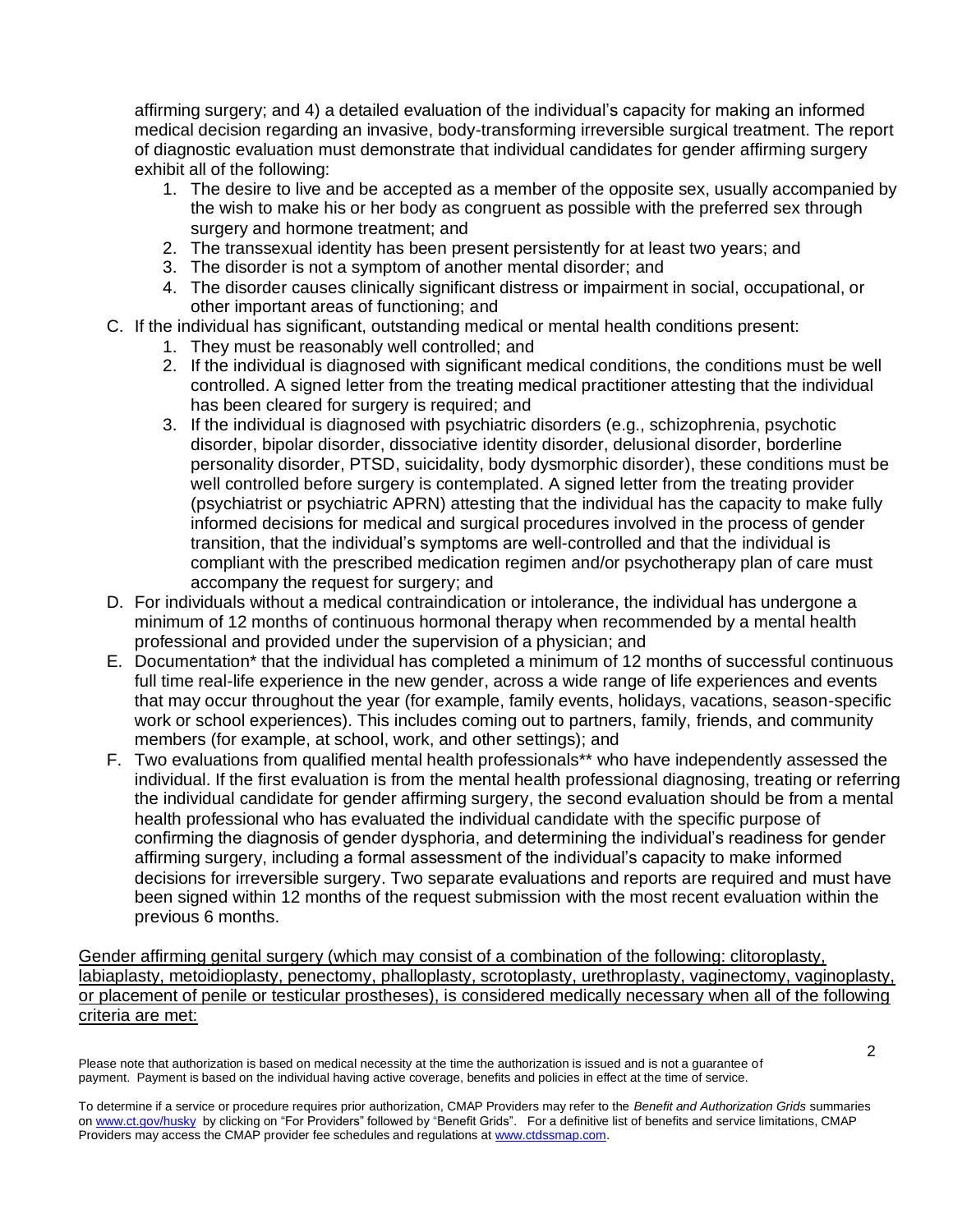- A. The individual is 18 years of age or older; and
- B. The individual has been diagnosed with gender dysphoria according to the criteria outlined in the most recent version of the Diagnostic and Statistical Manual of Mental Disorders (DSM-5) by a psychiatrist, psychologist, or a master's level mental health professional licensed to practice in the state of Connecticut. The diagnosis was based on a comprehensive mental health evaluation and includes a detailed mental status examination according to current best practices. The report issued by the mental health professional diagnosing gender dysphoria must also provide: 1) a descriptive and detailed account as to presence of comorbid mental health conditions, e.g., psychotic disorders, mood disorders, post-traumatic stress disorder, and substance use disorders, and how those may be contributing to or interacting with symptoms of gender dysphoria; 2) current treatment and degree of stability of those conditions; 3) how those conditions may interfere with the outcomes of gender affirming surgery; and 4) a detailed evaluation of the individual's capacity for making an informed medical decision regarding an invasive, body-transforming irreversible surgical treatment. The report of diagnostic evaluation must demonstrate that the individual candidate for gender affirming surgery exhibit all of the following:
	- 1. The desire to live and be accepted as a member of the opposite sex, usually accompanied by the wish to make his or her body as congruent as possible with the preferred sex through surgery and hormone treatment; and
	- 2. The transsexual identity has been present persistently for at least two years; and
	- 3. The disorder is not a symptom of another mental disorder; and
	- 4. The disorder causes clinically significant distress or impairment in social, occupational, or other important areas of functioning; and
- C. If the individual has significant, outstanding medical or mental health conditions present:
	- 1. They must be reasonably well-controlled; and
	- 2. If the individual is diagnosed with significant medical conditions, the conditions must be well controlled. A signed letter from the treating medical practitioner attesting that the individual has been cleared for surgery is required; and
	- 3. If the individual is diagnosed with psychiatric disorders (e.g., schizophrenia, psychotic disorder, bipolar disorder, dissociative identity disorder, delusional disorder, borderline personality disorder, PTSD, suicidality, body dysmorphic disorder), these conditions must be well controlled before surgery is contemplated. A signed letter from the treating provider (psychiatrist or psychiatric APRN) attesting that the individual has the capacity to make fully informed decisions for medical and surgical procedures involved in the process of gender transition, that the individual's symptoms are well-controlled and that the individual is compliant with the prescribed medication regimen and/or psychotherapy plan of care must accompany the request for surgery; and
- D. For individuals without a medical contraindication or intolerance, the individual has undergone a minimum of 12 months of continuous hormonal therapy when recommended by a mental health professional and provided under the supervision of a physician; and
- E. Documentation\* that the individual has completed a minimum of 12 months of successful continuous full time real-life experience in the new gender, across a wide range of life experiences and events that may occur throughout the year (for example, family events, holidays, vacations, season-specific work or school experiences). This includes coming out to partners, family, friends, and community members (for example, at school, work, and other settings); and
- F. Two evaluations from qualified mental health professionals\*\* who have independently assessed the individual. If the first evaluation is from the mental health professional diagnosing, treating or referring the individual candidate for gender affirming surgery, the second evaluation should be from a mental

Please note that authorization is based on medical necessity at the time the authorization is issued and is not a guarantee of payment. Payment is based on the individual having active coverage, benefits and policies in effect at the time of service.

To determine if a service or procedure requires prior authorization, CMAP Providers may refer to the *Benefit and Authorization Grids* summaries o[n www.ct.gov/husky](http://www.ct.gov/husky) by clickin[g on](http://www.huskyhealthct.org/providers/benefits_authorizations.html) "For Providers" followed by "Benefit Grids". For a definitive list of benefits and service limitations, CMAP Providers may access the CMAP provider fee schedules and regulations at [www.ctdssmap.com.](http://www.ctdssmap.com/)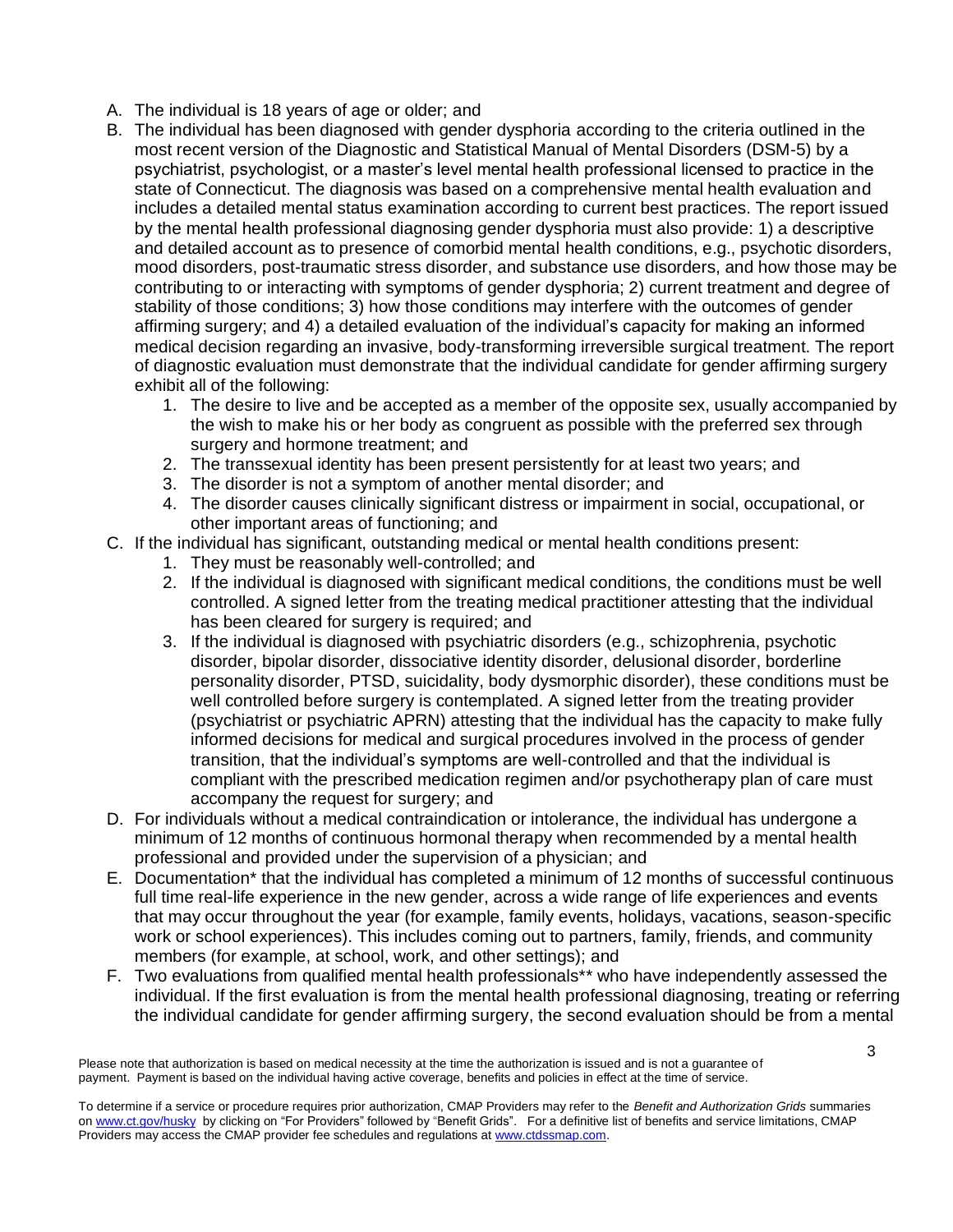health professional who has evaluated the individual candidate with the specific purpose of confirming the diagnosis of gender dysphoria, and determining the individual's readiness for gender affirming surgery, including a formal assessment of the individual's capacity to make informed decisions for irreversible surgery. Two separate evaluations and reports are required and must have been signed within 12 months of the request submission with the most recent evaluation within the previous 6 months.

**\*** The medical documentation should include the start date of living full time in the new gender. Verification via communication with individuals who have related to the individual in an identity-congruent gender role, or requesting documentation of a legal name change, may be reasonable in some cases.

\*\*At least one of the professionals submitting a letter must have a doctoral degree (for example, Ph.D., M.D., or Psy.D) and be capable of adequately evaluating co-morbid psychiatric conditions.

The use of hair removal procedures to treat tissue donor sites for a planned phalloplasty or vaginoplasty procedure is considered medically necessary.

## **Reconstructive**

Gender affirming chest surgery (augmentation, mastectomy) is considered reconstructive and medically necessary when all of the following criteria are met:

- A. The individual is 18 years of age or older; and
- B. The individual has been diagnosed with gender dysphoria according to the criteria outlined in the most recent version of the Diagnostic and Statistical Manual of Mental Disorders (DSM-5) by a psychiatrist, psychologist, or a master's level mental health professional licensed to practice in the state of Connecticut. The diagnosis was based on a comprehensive mental health evaluation and includes a detailed mental status examination according to current best practices. The report issued by the mental health professional diagnosing gender dysphoria must also provide: 1) a descriptive and detailed account as to presence of comorbid mental health conditions, e.g., psychotic disorders, mood disorders, post-traumatic stress disorder, and substance use disorders, and how those may be contributing to or interacting with symptoms of gender dysphoria; 2) current treatment and degree of stability of those conditions; 3) how those conditions may interfere with the outcomes of gender affirming surgery; and 4) a detailed evaluation of the individual's capacity for making an informed medical decision regarding an invasive, body-transforming irreversible surgical treatment. The report of diagnostic evaluation must demonstrate that the individual candidate for gender affirming surgery exhibits all of the following:
	- 1. The desire to live and be accepted as a member of the opposite sex, usually accompanied by the wish to make his or her body as congruent as possible with the preferred sex through surgery and hormone treatment; and
	- 2. The transsexual identity has been present persistently for at least two years; and
	- 3. The disorder is not a symptom of another mental disorder; and
	- 4. The disorder causes clinically significant distress or impairment in social, occupational, or other important areas of functioning; and
- C. If the individual has significant, outstanding medical or mental health conditions present:
	- 1. They must be reasonably well-controlled; and
	- 2. If the individual is diagnosed with significant medical conditions, the conditions must be wellcontrolled. A signed letter from the treating medical practitioner attesting that the individual has been cleared for surgery is required; and

Please note that authorization is based on medical necessity at the time the authorization is issued and is not a guarantee of payment. Payment is based on the individual having active coverage, benefits and policies in effect at the time of service.

To determine if a service or procedure requires prior authorization, CMAP Providers may refer to the *Benefit and Authorization Grids* summaries o[n www.ct.gov/husky](http://www.ct.gov/husky) by clickin[g on](http://www.huskyhealthct.org/providers/benefits_authorizations.html) "For Providers" followed by "Benefit Grids". For a definitive list of benefits and service limitations, CMAP Providers may access the CMAP provider fee schedules and regulations at [www.ctdssmap.com.](http://www.ctdssmap.com/)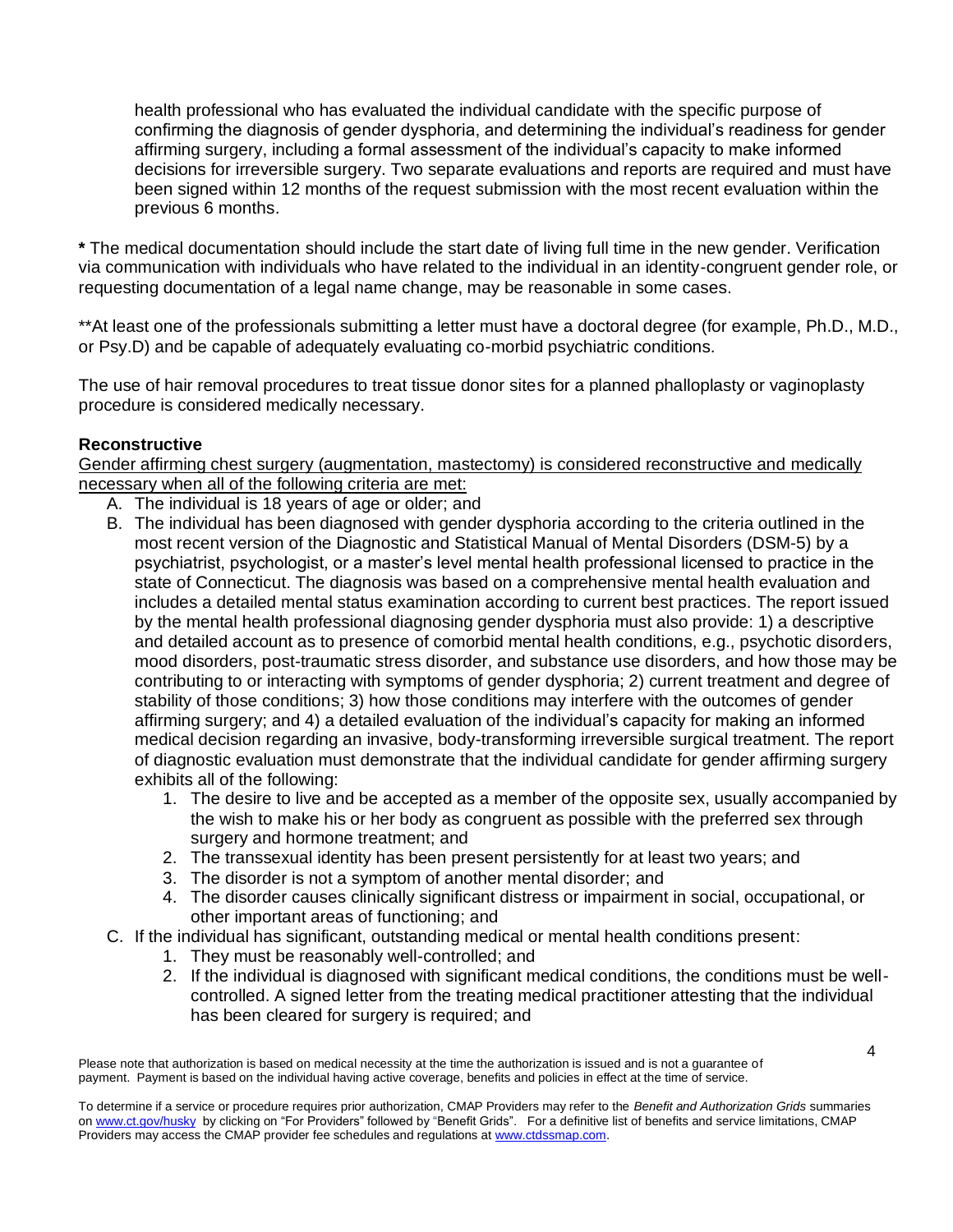- 3. If the individual is diagnosed with psychiatric disorders (e.g., schizophrenia, psychotic disorder, bipolar disorder, dissociative identity disorder, delusional disorder, borderline personality disorder, PTSD, suicidality, body dysmorphic disorder ), these conditions must be well controlled before surgery is contemplated. A signed letter from the treating provider (psychiatrist or psychiatric APRN) attesting that the individual has the capacity to make fully informed decisions for medical and surgical procedures involved in the process of gender transition, that the individual's symptoms are well-controlled and that the individual is compliant with the prescribed medication regimen and/or psychotherapy plan of care must accompany the request for surgery; and
- D. For gender affirming breast augmentation procedures only: for individuals without a medical contraindication or intolerance, the individual has undergone a minimum of 12 months of continuous hormonal therapy when recommended by a mental health professional and provided under the supervision of a physician, and insufficient breast development has occurred; and
- E. Existing chest appearance demonstrates significant variation from normal appearance for the experienced gender; and
- F. Documentation\* that the individual has completed a minimum of 12 months of successful continuous full time real-life experience in the new gender, across a wide range of life experiences and events that may occur throughout the year (for example, family events, holidays, vacations, season-specific work or school experiences). This includes coming out to partners, family, friends, and community members (for example, at school, work, and other settings); and
- G. Two evaluations from qualified mental health professionals\*\* who have independently assessed the individual. If the first evaluation is from the mental health professional diagnosing, treating or referring the individual candidate for gender affirming surgery, the second evaluation should be from a mental health professional who has evaluated the individual candidate with the specific purpose of confirming the diagnosis of gender dysphoria, and determining the individual's readiness for gender affirming surgery, including a formal assessment of the individual's capacity to make informed decisions for irreversible surgery. Two separate evaluations and reports are required and must have been signed within 12 months of the request submission with the most recent evaluation within the previous 6 months.

Gender affirming facial surgery is considered reconstructive when all of the following criteria are met:

- A. The individual is 18 years of age or older; and
- B. The individual has been diagnosed with gender dysphoria according to the criteria outlined in the most recent version of the Diagnostic and Statistical Manual of Mental Disorders (DSM-5) by a psychiatrist, psychologist, or a master's level mental health professional licensed to practice in the state of Connecticut. The diagnosis was based on a comprehensive mental health evaluation and includes a detailed mental status examination according to current best practices. The report issued by the mental health professional diagnosing gender dysphoria must also provide: 1) a descriptive and detailed account as to presence of comorbid mental health conditions, e.g., psychotic disorders, mood disorders, post-traumatic stress disorder, and substance use disorders, and how those may be contributing to or interacting with symptoms of gender dysphoria; 2) current treatment and degree of stability of those conditions; 3) how those conditions may interfere with the outcomes of gender affirming surgery; and 4) a detailed evaluation of the individual's capacity for making an informed medical decision regarding an invasive, body-transforming irreversible surgical treatment. The report of diagnostic evaluation must demonstrate that the individual candidate for gender affirming surgery exhibits all of the following:
	- 1. The desire to live and be accepted as a member of the opposite sex, usually accompanied by the

Please note that authorization is based on medical necessity at the time the authorization is issued and is not a guarantee of payment. Payment is based on the individual having active coverage, benefits and policies in effect at the time of service.

To determine if a service or procedure requires prior authorization, CMAP Providers may refer to the *Benefit and Authorization Grids* summaries o[n www.ct.gov/husky](http://www.ct.gov/husky) by clickin[g on](http://www.huskyhealthct.org/providers/benefits_authorizations.html) "For Providers" followed by "Benefit Grids". For a definitive list of benefits and service limitations, CMAP Providers may access the CMAP provider fee schedules and regulations at [www.ctdssmap.com.](http://www.ctdssmap.com/)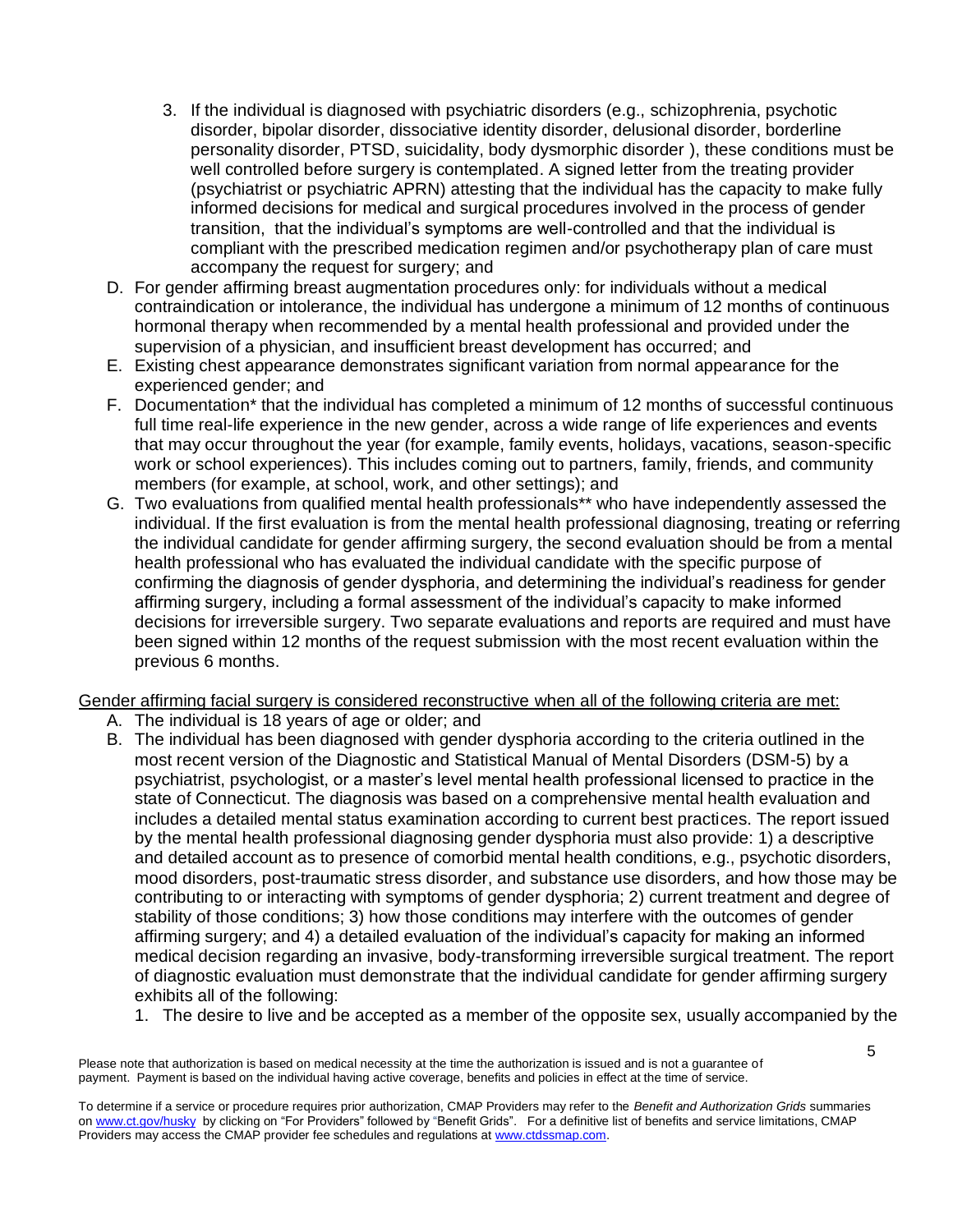wish to make his or her body as congruent as possible with the preferred sex through surgery and hormone treatment; and

- 2. The transsexual identity has been present persistently for at least two years; and
- 3. The disorder is not a symptom of another mental disorder; and
- 4. The disorder causes clinically significant distress or impairment in social, occupational, or other important areas of functioning; and
- C. If the individual has significant, outstanding medical or mental health conditions present:
	- 1. They must be reasonably well controlled; and
	- 2. If the individual is diagnosed with significant medical conditions, the conditions must be well controlled. A signed letter from the treating medical practitioner attesting that the individual has been cleared for surgery is required; and
	- 3. If the individual is diagnosed with psychiatric disorders (e.g., schizophrenia, psychotic disorder, bipolar disorder, dissociative identity disorder, delusional disorder, borderline personality disorder, PTSD, suicidality, body dysmorphic disorder), these conditions must be well controlled before surgery is contemplated. A signed letter from the treating provider (psychiatrist or psychiatric APRN) attesting that the individual has the capacity to make fully informed decisions for medical and surgical procedures involved in the process of gender transition, that the individual's symptoms are well controlled and that the individual is compliant with the prescribed medication regimen and/or psychotherapy plan of care must accompany the request for surgery; and
- D. For individuals without a medical contraindication or intolerance, the individual has undergone a minimum of 12 months of continuous hormonal therapy when recommended by a mental health professional and provided under the supervision of a physician, and
- E. Documentation on how the individual's current facial features vary from the experienced gender, how the variation impacts the individual's current level of function, and how the procedure(s) will directly addresses the variation (note: each procedure requested should be considered separately as some procedures may be cosmetic and others may be reconstructive); and
- F. Documentation\* that the individual has completed a minimum of 12 months of successful continuous full time real-life experience in the new gender, across a wide range of life experiences and events that may occur throughout the year (for example, family events, holidays, vacations, season-specific work or school experiences). This includes coming out to partners, family, friends, and community members (for example, at school, work, and other settings); and
- G. Two evaluations from qualified mental health professionals\*\* who have independently assessed the individual. If the first evaluation is from the mental health professional diagnosing, treating or referring the individual candidate for gender affirming surgery, the second evaluation should be from a mental health professional who has evaluated the individual candidate with the specific purpose of confirming the diagnosis of gender dysphoria, and determining the individual's readiness for gender affirming surgery, including a formal assessment of the individual's capacity to make informed decisions for irreversible surgery. Two separate evaluations and reports are required and must have been signed within 12 months of the request submission with the most recent evaluation within the previous 6 months.

\* The medical documentation should include the start date of living full time in the new gender. Verification via communication with individuals who have related to the individual in an identity-congruent gender role, or requesting documentation of a legal name change, may be reasonable in some cases.

\*\*At least one of the professionals submitting a letter must have a doctoral degree (for example, Ph.D., M.D., or Psy.D) and be capable of adequately evaluating co-morbid psychiatric conditions.

Please note that authorization is based on medical necessity at the time the authorization is issued and is not a guarantee of payment. Payment is based on the individual having active coverage, benefits and policies in effect at the time of service.

To determine if a service or procedure requires prior authorization, CMAP Providers may refer to the *Benefit and Authorization Grids* summaries o[n www.ct.gov/husky](http://www.ct.gov/husky) by clickin[g on](http://www.huskyhealthct.org/providers/benefits_authorizations.html) "For Providers" followed by "Benefit Grids". For a definitive list of benefits and service limitations, CMAP Providers may access the CMAP provider fee schedules and regulations at [www.ctdssmap.com.](http://www.ctdssmap.com/)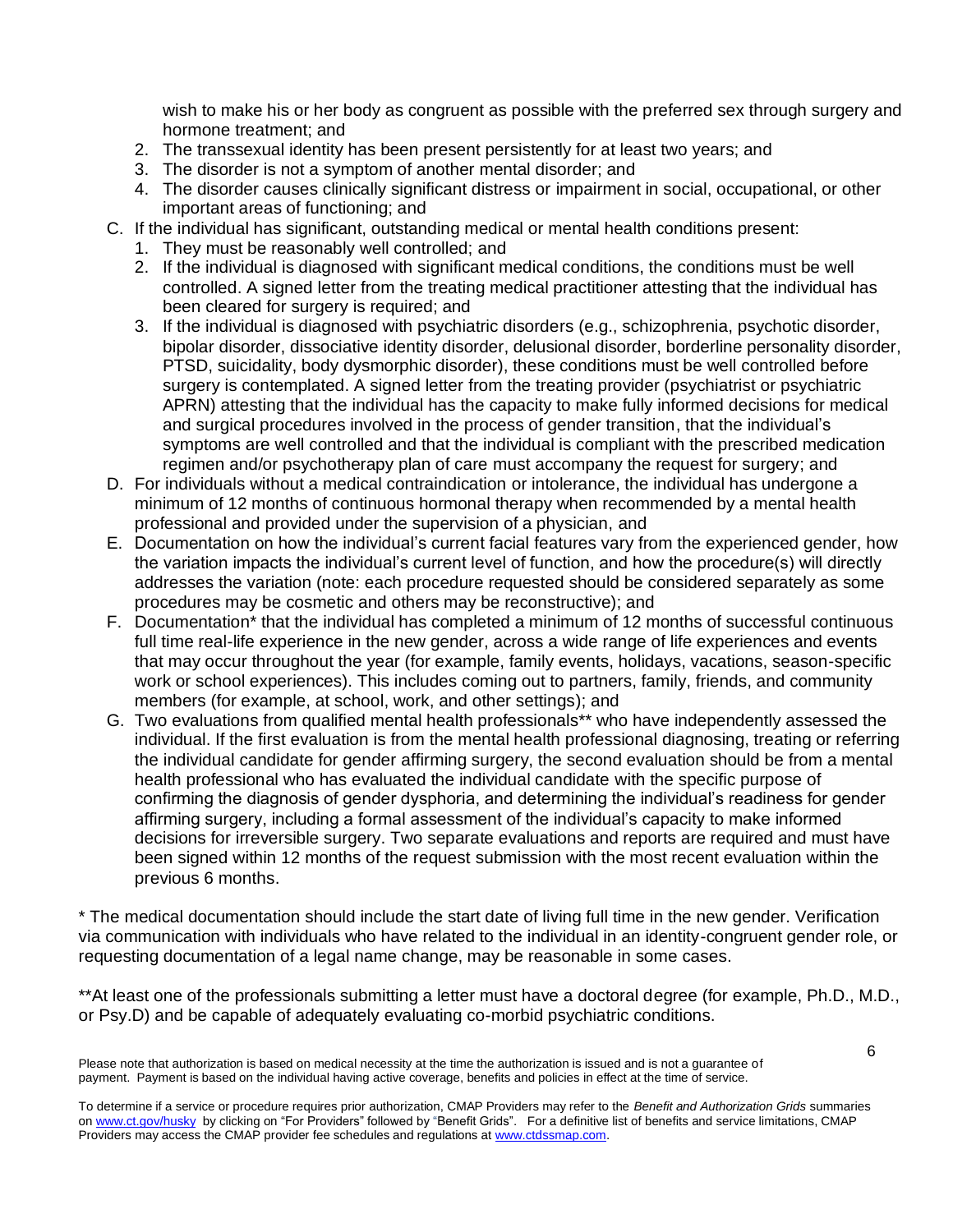#### **Surgical Revision**

Surgery to refine the results of a previous surgical procedure, including breast augmentation, mastectomy, facial feminization and genital reconstruction may be considered medically necessary if the surgery is needed to address a functional impairment resulting from the previous surgery. If not reconstructive in nature, the procedure will be considered cosmetic and therefore not medically necessary.

Documentation from the medical/surgical provider describing the impairment is required.

#### **Reversal**

Reversal of a prior gender affirming surgical procedure is typically not covered but may be covered and will be reviewed on a case-by-case basis.

#### **Not Medically Necessary**

The following gender affirming surgical procedures are considered not medically necessary when one or more of the medical necessary or reconstructive criteria above have not been met:

- Clitoroplasty
- Hysterectomy
- Labiaplasty
- **Metoidioplasty**
- **Orchiectomy**
- **Ovariectomy**
- **Penectomy**
- **Phalloplasty**
- Salpingo-Oophorectomy
- Scrotoplasty
- Urethroplasty
- Vaginectomy
- Vaginoplasty

The following procedures, when requested alone or in combination with other procedures, are considered cosmetic and not medically necessary when applicable reconstructive criteria above have not been met, or when used to improve the gender specific appearance of an individual who has undergone or is planning to undergo gender affirming surgery, including, but not limited to, the following:

- Abdominoplasty
- Bilateral mastectomy
- Blepharoplasty
- Breast augmentation
- **Brow lift**
- Calf implants
- Face lift
- Facial bone reconstruction
- Facial implants
- Gluteal augmentation

Please note that authorization is based on medical necessity at the time the authorization is issued and is not a guarantee of payment. Payment is based on the individual having active coverage, benefits and policies in effect at the time of service.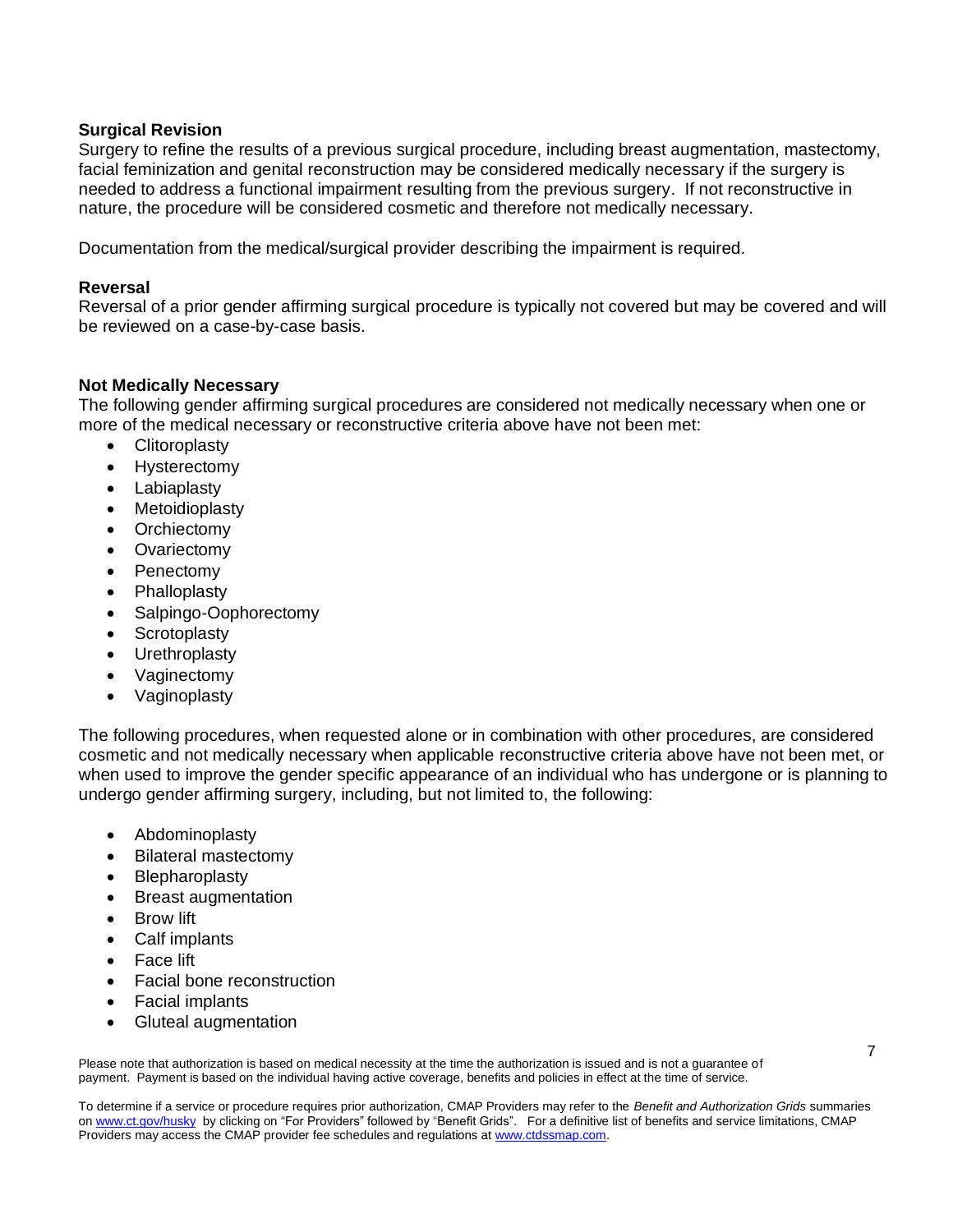- Hair removal (for example, electrolysis or laser) and hairplasty, when the criteria above have not been met
- Jaw reduction (jaw contouring)
- Lip reduction/enhancement
- Lipofilling/collagen injections
- **Liposuction**
- Nose implants
- Pectoral implants
- Rhinoplasty
- Thyroid cartilage reduction (chondroplasty)
- Voice modification surgery

# **Cosmetic Procedures for Aging Skin**

Procedures to address aging skin (e.g. loose skin on cheeks and jawline, wrinkles [brow furrows, frown lines, crow's feet, laugh lines etc.], eye bags, sun damage, age spots, drooping eyelids, thinning/creases/wrinkles of skin of face/chest) are not reconstructive in nature and are therefore considered *cosmetic* and *not* medically necessary. These procedures include but are not limited to:

- Chemical peels
- Dermabrasion
- Laser resurfacing
- Use of radio waves
- Intense pulsed light technology
- Botulinum toxin
- Cosmetic fillers (including collagen, hyaluronic acid injections, fat transplantation and implants)
- Facelift or other skin tightening procedures
- **Brow lift**
- Eyelid procedures

## EPSDT Special Provision

Early and Periodic Screening, Diagnosis, and Treatment (EPSDT) is a federal Medicaid requirement that requires the Connecticut Medical Assistance Program (CMAP) to cover services, products, or procedures for Medicaid enrollees under 21 years of age where the service or good is medically necessary health care to correct or ameliorate a defect, physical or mental illness, or a condition identified through a screening examination. The applicable definition of medical necessity is set forth in Conn. Gen. Stat. Section 17b-259b (2011) [ref. CMAP Provider Bulletin PB 2011-36].

## **PROCEDURE**

Prior authorization of gender affirmation surgery is required. Requests for coverage will be reviewed in accordance with the processes in place for reviewing requests for surgical procedures.Coverage determinations will be based upon a review of requested and/or submitted case-specific information.

# **The following information is needed to review requests for gender affirmation surgery:**

1. Fully completed Outpatient Prior Authorization Request Form or fully completed authorization request

Please note that authorization is based on medical necessity at the time the authorization is issued and is not a guarantee of payment. Payment is based on the individual having active coverage, benefits and policies in effect at the time of service.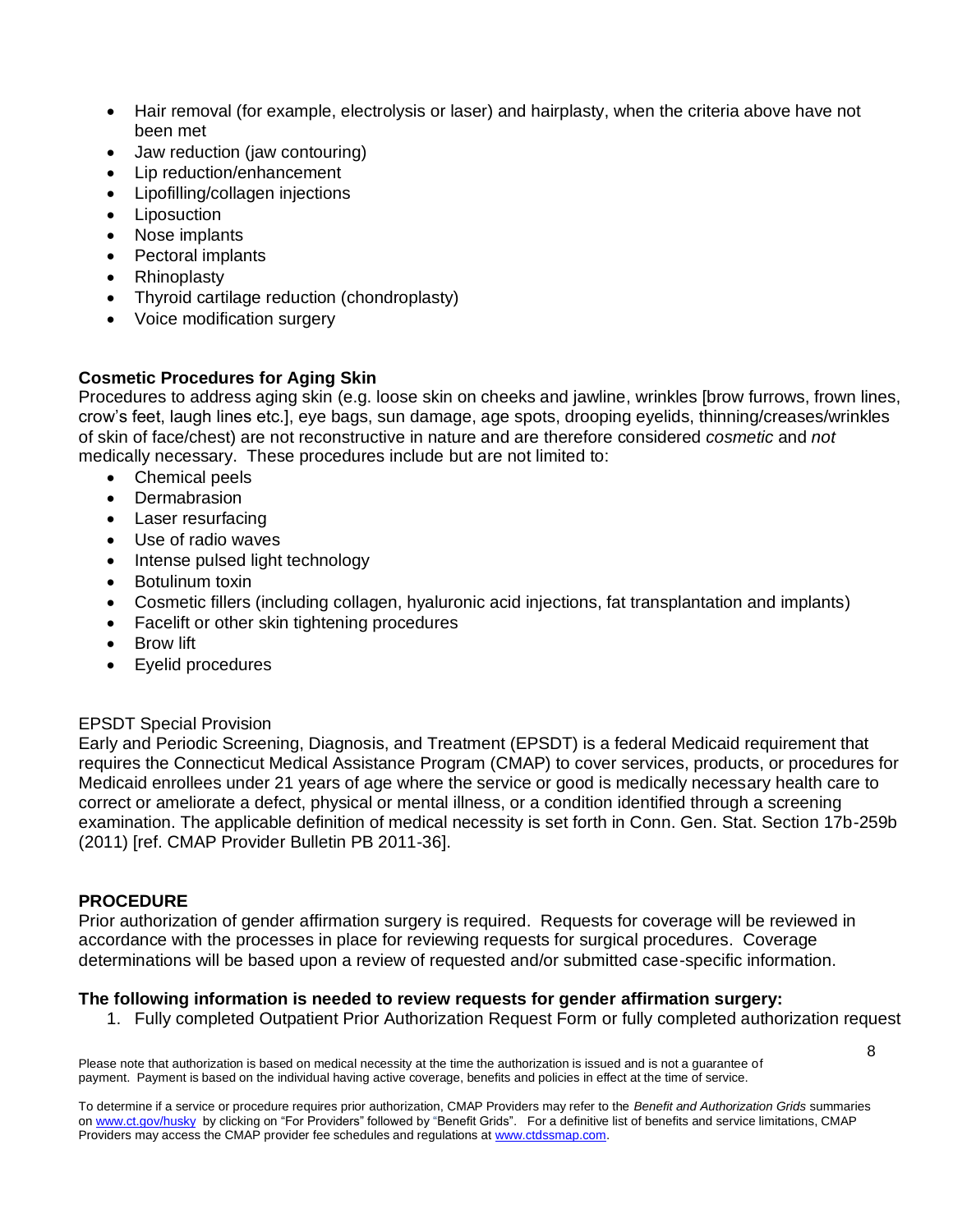via on-line web portal; and

2. Documentation from the referring provider which supports the medical necessity of the requested procedure(s) and which includes all documentation and referrals outlined in the above criteria.

# **EFFECTIVE DATE**

This Policy is effective for prior authorization requests for gender affirmation surgery for individuals covered under the HUSKY Health Program beginning April 2, 2015.

# **LIMITATIONS**

N/A

# **DEFINITIONS**

- 1. **HUSKY A**: Connecticut children and their parents or a relative caregiver; and pregnant women may qualify for HUSKY A (also known as Medicaid). Income limits apply.
- 2. **HUSKY B**: Uninsured children under the age of 19 in higher income households may be eligible for HUSKY B (also known as the Children's Health Insurance Program) depending on their family income level. Family cost-sharing may apply.
- 3. **HUSKY C**: Connecticut residents who are age 65 or older or residents who are ages 18-64 and who are blind, or have another disability, may qualify for Medicaid coverage under HUSKY C (this includes Medicaid for Employees with Disabilities (MED-Connect), if working). Income and asset limits apply.
- 4. **HUSKY D**: Connecticut residents who are ages 19-64 without dependent children and who: (1) do not qualify for HUSKY A; (2) do not receive Medicare; and (3) are not pregnant, may qualify for HUSKY D (also known as Medicaid for the Lowest-Income populations).
- 5. **HUSKY Health Program**: The HUSKY A, HUSKY B, HUSKY C, HUSKY D and HUSKY Limited Benefit programs, collectively.
- 6. **HUSKY Limited Benefit Program or HUSKY, LBP**: Connecticut's implementation of limited health insurance coverage under Medicaid for individuals with tuberculosis or for family planning purposes and such coverage is substantially less than the full Medicaid coverage.
- 7. **Medically Necessary or Medical Necessity**: (as defined in Connecticut General Statutes § 17b-259b) Those health services required to prevent, identify, diagnose, treat, rehabilitate or ameliorate an individual's medical condition, including mental illness, or its effects, in order to attain or maintain the individual's achievable health and independent functioning provided such services are: (1) Consistent with generally-accepted standards of medical practice that are defined as standards that are based on (A) credible scientific evidence published in peer-reviewed medical literature that is generally recognized by the relevant medical community, (B)recommendations of a physicianspecialty society, (C) the views of physicians practicing in relevant clinical areas, and (D) any other relevant factors; (2) clinically appropriate in terms of type, frequency, timing, site, extent and duration and considered effective for the individual's illness, injury or disease; (3) not primarily for the convenience of the individual, the individual's health care provider or other health care providers; (4) not more costly than an alternative service or sequence of services at least as likely to produce equivalent therapeutic or diagnostic results as to the diagnosis or treatment of the individual's illness, injury or disease; and (5) based on an assessment of the individual and his or her medical condition.
- 8. **Prior Authorization**: A process for approving covered services prior to the delivery of the service or initiation of the plan of care based on a determination by CHNCT as to whether the requested service is medically necessary.

Please note that authorization is based on medical necessity at the time the authorization is issued and is not a guarantee of payment. Payment is based on the individual having active coverage, benefits and policies in effect at the time of service.

To determine if a service or procedure requires prior authorization, CMAP Providers may refer to the *Benefit and Authorization Grids* summaries o[n www.ct.gov/husky](http://www.ct.gov/husky) by clickin[g on](http://www.huskyhealthct.org/providers/benefits_authorizations.html) "For Providers" followed by "Benefit Grids". For a definitive list of benefits and service limitations, CMAP Providers may access the CMAP provider fee schedules and regulations at [www.ctdssmap.com.](http://www.ctdssmap.com/)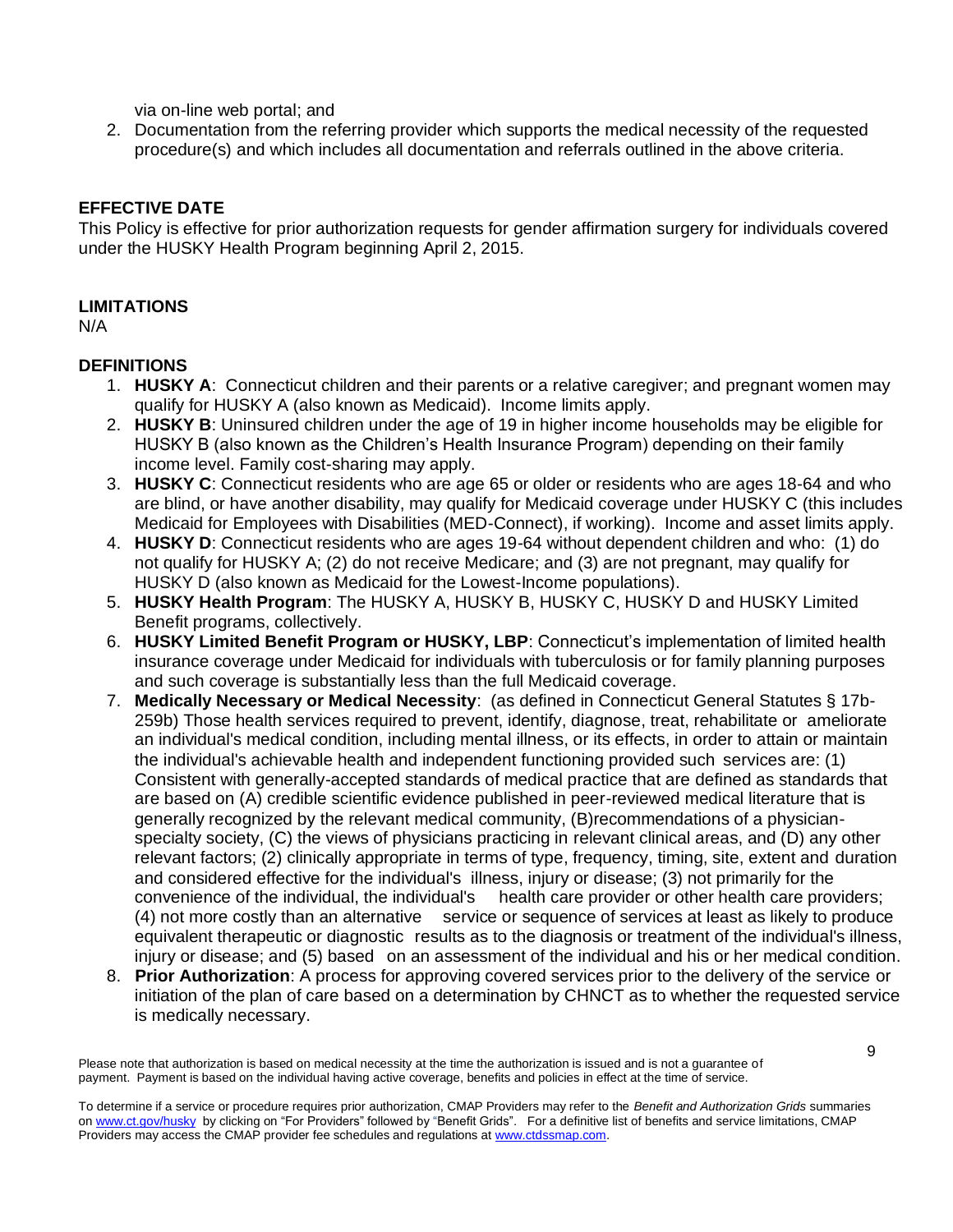## **ADDITIONAL RESOURCES AND REFERENCES:**

#### **Peer Reviewed Publications:**

- 1. Ainsworth TA, Spiegel JH. Quality of life of individuals with and without facial feminization surgery or gender reassignment surgery. Qual Life Res. 2010; 19(7):1019-24.
- 2. Becker I, Auer M, Barkmann C, Fuss J, et al. A cross-sectional multicenter study of multidimensional body image in adolescents and adults with gender dysphoria before and after transition-related medical interventions. Arch Sex Behav. 2018; 47(8):2335-2347.
- 3. Becking AG, Tuinzing DB, Hage JJ, Gooren LJ. Facial corrections in male to female transsexuals: a preliminary report on 16 patients. J Oral Maxillofac Surg. 1996; 54(4):413-418.
- 4. Blanchard R, Steiner BW, Clemmensen LH, Dickey R. Prediction of regrets in postoperative transsexuals. Can J Psychiatry. 1989; 34(1):43-45.
- 5. Bradley SJ, Zucker KJ. Gender identity disorder: a review of the past 10 years. J Am Acad Child Adolesc Psychiatry. 1997; 36(7):872-880.
- 6. Butler RM, Horenstein A, Gitlin M, Testa RJ, et al. Social anxiety among transgender and gender nonconforming individuals: The role of gender-affirming medical interventions. J Abnorm Psychol. 2019; 128(1):25-31.
- 7. Capitán L, Simon D, Kaye K, Tenorio T. Facial feminization surgery: the forehead. Surgical techniques and analysis of results. Plast Reconstr Surg. 2014; 134(4):609-619.
- 8. Cardoso da Silva D, Schwarz K, Fontanari AM, et al. WHOQOL-100 before and after sex reassignment surgery in Brazilian male-to-female transsexual individuals. J Sex Med. 2016; 13(6):988-993.
- 9. Castellano E, Crespi C, Dell'Aquila C, et al. Quality of life and hormones after sex reassignment surgery. J Endocrinol Invest. 2015; 38(12):1373-1381.
- 10. Cohen MB, Insalaco LF, Tonn CR, Spiegel JH. Patient satisfaction after aesthetic chondrolaryngoplasty. Plast Reconstr Surg Glob Open. 2018; 6(10):e1877.
- 11. Cohen-Kettenis PT, Gooren LJ. Transsexualism: a review of etiology, diagnosis and treatment. J Psychosom Res. 1999; 46(4):315-333.
- 12. ristofari S, Bertrand B, Leuzzi S, et al Postoperative complications of male to female sex reassignment surgery: A 10-year French retrospective study. Ann Chir Plast Esthet. 2018. Pii: S0294-1260(18)30142-0.
- 13. de Blok CJM, Dijkman BAM, Wiepjes CM, et al. Sustained breast development and breast anthropometric changes in three years gender-affirming hormone treatment. J Clin Endocrinol Metab. 2020a 18:dgaa841. Epub ahead of print.
- 14. de Blok CJM, Klaver M, Wiepjes CM, et al. Breast development in transwomen after 1 year of cross-sex hormone therapy: results of a prospective multicenter study. J Clin Endocrinol Metab. 2018; 103(2):532-538.
- 15. De Cuypere G, T'Sjoen G, Beerten R, et al. Sexual and physical health after sex reassignment surgery. Arch Sex Behav. 2005; 34(6):679-690.
- 16. de Vries AL, McGuire JK, Steensma TD, et al. Young adult psychological outcome after puberty suppression and gender reassignment. Pediatrics. 2014; 134(4):696-704.
- 17. Djordjevic ML, Bizic MR, Duisin D, et al. Reversal surgery in regretful male-to-female transsexuals after sex reassignment surgery. J Sex Med. 2016; 13(6):1000-1007.

Please note that authorization is based on medical necessity at the time the authorization is issued and is not a guarantee of payment. Payment is based on the individual having active coverage, benefits and policies in effect at the time of service.

To determine if a service or procedure requires prior authorization, CMAP Providers may refer to the *Benefit and Authorization Grids* summaries o[n www.ct.gov/husky](http://www.ct.gov/husky) by clickin[g on](http://www.huskyhealthct.org/providers/benefits_authorizations.html) "For Providers" followed by "Benefit Grids". For a definitive list of benefits and service limitations, CMAP Providers may access the CMAP provider fee schedules and regulations at [www.ctdssmap.com.](http://www.ctdssmap.com/)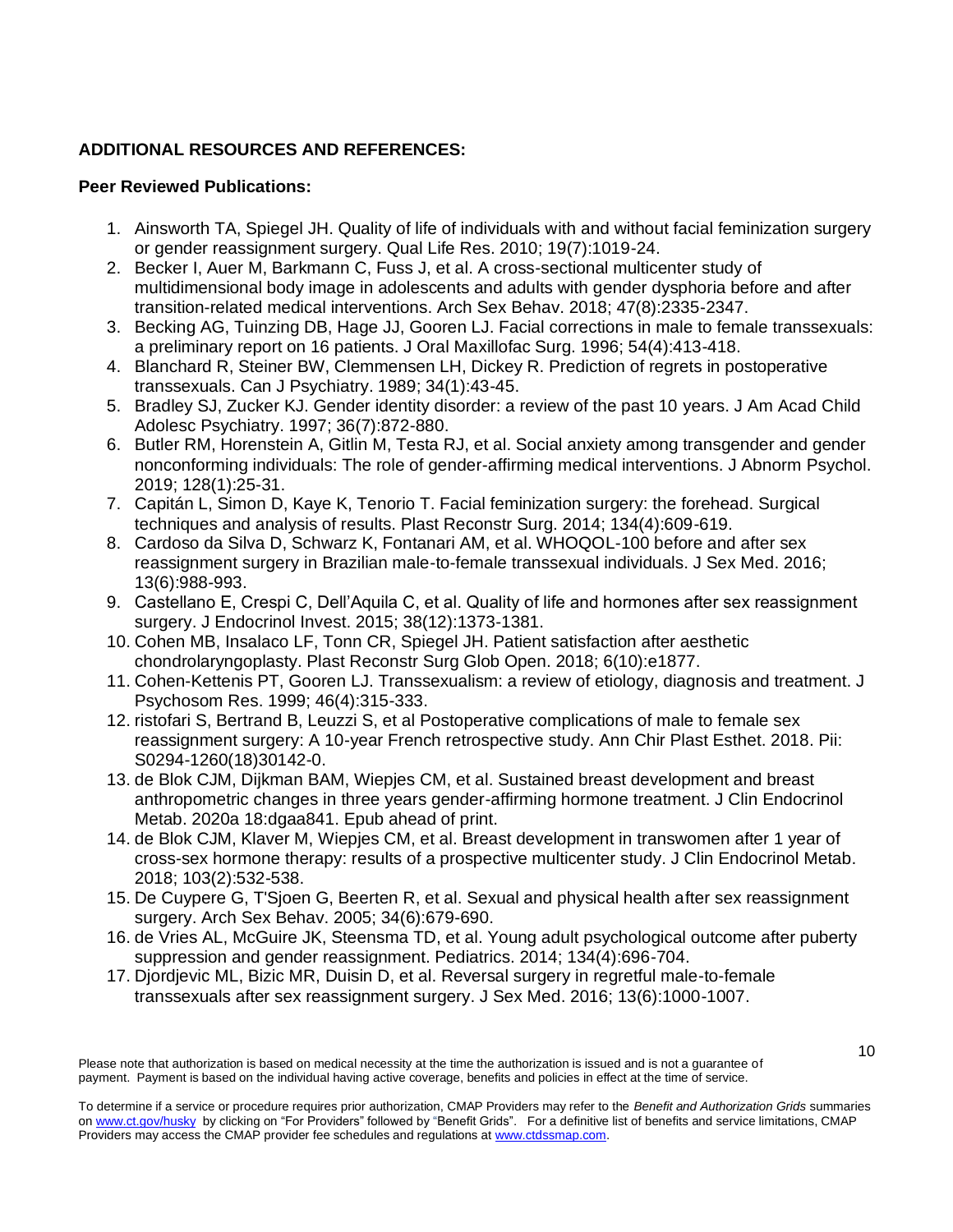- 18. Djordjevic ML, Stanojevic D, Bizic M, et al. Metoidioplasty as a single stage sex reassignment surgery in female transsexuals: Belgrade experience. J Sex Med. 2009; 6(5):1306-1313.
- 19. Eldh J, Berg A, Gustafsson M. Long-term follow up after sex reassignment surgery. Scand J Plast Reconstr Surg Hand Surg. 1997; 31**(**1):39-45.
- 20. Fisher M, Lu SM, Chen K, et al. Facial feminization surgery changes perception of patient gender. Aesthet Surg J. 2020; 40(7):703-709.
- 21. Guss C, Shumer D, Katz-Wise SL. Transgender and gender nonconforming adolescent care: psychosocial and medical considerations. Curr Opin Pediatr. 2015; 27(4):421-426.
- 22. Hage JJ, van Turnhout AA. Long-term outcome of metaidoioplasty in 70 female-to-male transsexuals. Ann Plast Surg. 2006; 57(3):312-316
- 23. Hepp U, Kraemer B, Schnyder U, et al. Psychiatric comorbidity in gender identity disorder. J Psychosom Res. 2005; 58(3):259-261.
- 24. Jellestad L, Jäggi T, Corbisiero S, et al. Quality of life in transitioned trans persons: a retrospective cross-sectional cohort study. Biomed Res Int. 2018; 2018:8684625.
- 25. Landen M, Walinder J, Hambert G, Lundstrom B. Factors predictive of regret in sex reassignment. Acta Psychiatr Scand. 1998; 7(4):284-289.
- 26. Lawrence AA. Factors associated with satisfaction or regret following male-to-female sex reassignment surgery. Arch Sex Behav. 2003; 32(4):299-315.
- 27. Lawrence AA. Patient-reported complications and functional outcomes of male-to-female sex reassignment surgery. Arch Sex Behav. 2006; 35(6):717-727.
- 28. Lindemalm G, Körlin D, Uddenberg N. Long-term follow-up of "sex change" in 13 male-to-female transsexuals. Arch Sex Behav. 1986; 15(3):187-210.
- 29. Lindemalm G, Körlin D, Uddenberg N. Prognostic factors vs. outcome in male-to-female transsexualism. A follow-up study of 13 cases. Acta Psychiatr Scand. 1987; 75(3):268-274.
- 30. Mate-Kole C, Freschi M, Robin A. A controlled study of psychological and social change after surgical gender reassignment in selected male transsexuals. Br J Psychiatry. 1990; 157:261-264.
- 31. Midence K, Hargreaves I. Psychosocial adjustment in male-to-female transsexuals: an overview of the research evidence. J Psychol. 1997; 131(6):602-614.
- 32. Miller TJ, Wilson SC, Massie JP, et al. Breast augmentation in male-to-female transgender patients: Technical considerations and outcomes. JPRAS Open. 2019; 21:63-74.
- 33. Monstrey S, Hoebeke P, Dhont M, et al. Surgical therapy in transsexual patients: a multidisciplinary approach. Acta Chir Belg. 2001; 101(5):200-209.
- 34. Morrison SD, Capitán-Cañadas F, Sánchez-García A, et al. Prospective quality-of-life outcomes after facial feminization surgery: an international multicenter study. Plast Reconstr Surg. 2020; 145(6):1499-1509.
- 35. Murad MH, Elamin MB, Garcia MZ, et al. Hormonal therapy and sex reassignment: a systematic review and meta-analysis of quality of life and psychosocial outcomes. Clin Endocrinol (Oxf). 2010; 72(2):214-231.
- 36. Olson-Kennedy J, Warus J, Okonta V, et al. Chest reconstruction and chest dysphoria in transmasculine minors and young adults: comparisons of nonsurgical and postsurgical cohorts. JAMA Pediatr. 2018; 172(5):431-436.
- 37. Olsson SE, Möller A. Regret after sex reassignment surgery in a male-to-female transsexual: a long-term follow-up. Arch Sex Behav. 2006; 35(4):501-506.
- 38. Owen-Smith AA, Gerth J, Sineath RC, et al. association between gender confirmation treatments and perceived gender congruence, body image satisfaction, and mental health in a cohort of transgender individuals. J Sex Med. 2018; 15(4):591-600.

Please note that authorization is based on medical necessity at the time the authorization is issued and is not a guarantee of payment. Payment is based on the individual having active coverage, benefits and policies in effect at the time of service.

To determine if a service or procedure requires prior authorization, CMAP Providers may refer to the *Benefit and Authorization Grids* summaries o[n www.ct.gov/husky](http://www.ct.gov/husky) by clickin[g on](http://www.huskyhealthct.org/providers/benefits_authorizations.html) "For Providers" followed by "Benefit Grids". For a definitive list of benefits and service limitations, CMAP Providers may access the CMAP provider fee schedules and regulations at [www.ctdssmap.com.](http://www.ctdssmap.com/)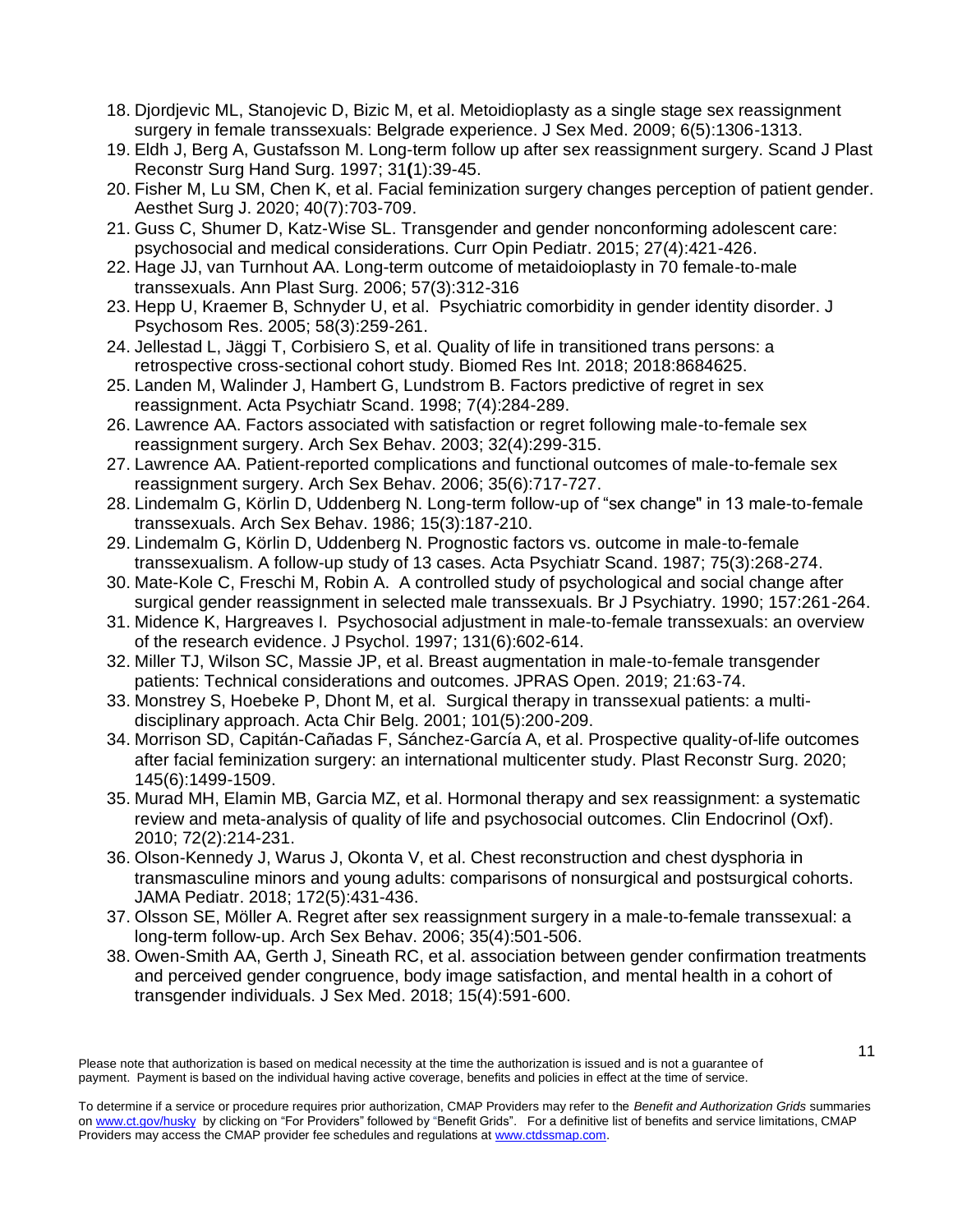- 39. Papadopulos NA, Zavlin D, Lellé JD, et al. Male-to-female sex reassignment surgery using the combined technique leads to increased quality of life in a prospective study. Plast Reconstr Surg. 2017; 140(2):286-294.
- 40. Ruppin U, Pfäfflin F. Long-term follow-up of adults with gender identity disorder. Arch Sex Behav. 2015; 44(5):1321-1329.
- 41. Schlatterer K, von Werder K, Stalla GK. Multistep treatment concept of transsexual patients. Exp Clin Endocrinol Diabetes. 1996; 104(6):413-419.
- 42. Selvaggi G, Ceulemans P, De Cuypere G, et al. Gender identity disorder: general overview and surgical treatment for vaginoplasty in male-to-female transsexuals. Plast Reconstr Surg. 2005; 116(6):135e-145e.
- 43. Simbar M, Nazarpour S, Mirzababaie M, et al. quality of life and body image of individuals with gender dysphoria. J Sex Marital Ther. 2018; 44(6):523-532.
- 44. Smith YL, Van Goozen SH, Kuiper AJ, Cohen-Kettenis PT. Sex reassignment: outcomes and predictors of treatment for adolescent and adult transsexuals. Psychol Med. 2005; 35(1):89-99.
- 45. Tebbens M, Nota NM, Liberton NPTJ, et al. Gender-affirming hormone treatment induces facial feminization in transwomen and masculinization in transmen: quantification by 3D scanning and patient-reported outcome measures. J Sex Med. 2019; 16(5):746-754.
- 46. Terrier JÉ, Courtois F, Ruffion A, Morel Journel N. Surgical outcomes and patients' satisfaction with suprapubic phalloplasty. J Sex Med. 2014; 11(1):288-298.
- 47. Tucker RP, Testa RJ, Simpson TL, et al. Hormone therapy, gender affirmation surgery, and their association with recent suicidal ideation and depression symptoms in transgender veterans. Psychol Med. 2018; 48(14):2329-2336.
- 48. van de Grift TC, Elaut E, Cerwenka SC, et al. Effects of medical interventions on gender dysphoria and body image: a follow-up study. Psychosom Med. 2017; 79(7):815-823.
- 49. Weigert R, Frison E, Sessiecq Q, et al. Patient satisfaction with breasts and psychosocial, sexual, and physical well-being after breast augmentation in male-to-female transsexuals. Plast Reconstr Surg. 2013; 132(6):1421-1429.
- 50. Wernick JA, Busa S, Matouk K, Nicholson J, Janssen A. A systematic review of the psychological benefits of gender-affirming surgery. Urol Clin North Am. 2019; 46(4):475-486.
- 51. Wierckx K, Van Caenegem E, Elaut E, et al. Quality of life and sexual health after sex reassignment surgery in transsexual men. J Sex Med. 2011; 8(12):3379-3388.

# **Government Agency, Medical Society, and Other Authoritative Publications:**

- 1. American Psychiatric Association. Diagnostic and Statistical Manual of Mental Disorders, Fifth Edition. 2013. Washington, DC. Pages 451-459.
- 2. Hembree WC, Cohen-Kettenis PT, Gooren L, et al. Endocrine treatment of genderdysphoric/gender-incongruent persons: an Endocrine Society clinical practice guideline. Endocr Pract. 2017; 23(12):1437.
- 3. World Professional Association for Transgender Health (WPATH). Standards of care for the health of transsexual, transgender, and gender nonconforming people. 7th version. 2012. Available at: [https://www.wpath.org/publications/soc.](https://www.wpath.org/publications/soc) Accessed on December 13, 2021.
- **4.** World Professional Association for Transgender Health (WPATH) (formerly The Harry Benjamin International Gender Dysphoria Association). Standards of Care for Gender Identity Disorders. 6th version. 2001 Feb.

To determine if a service or procedure requires prior authorization, CMAP Providers may refer to the *Benefit and Authorization Grids* summaries o[n www.ct.gov/husky](http://www.ct.gov/husky) by clickin[g on](http://www.huskyhealthct.org/providers/benefits_authorizations.html) "For Providers" followed by "Benefit Grids". For a definitive list of benefits and service limitations, CMAP Providers may access the CMAP provider fee schedules and regulations at [www.ctdssmap.com.](http://www.ctdssmap.com/)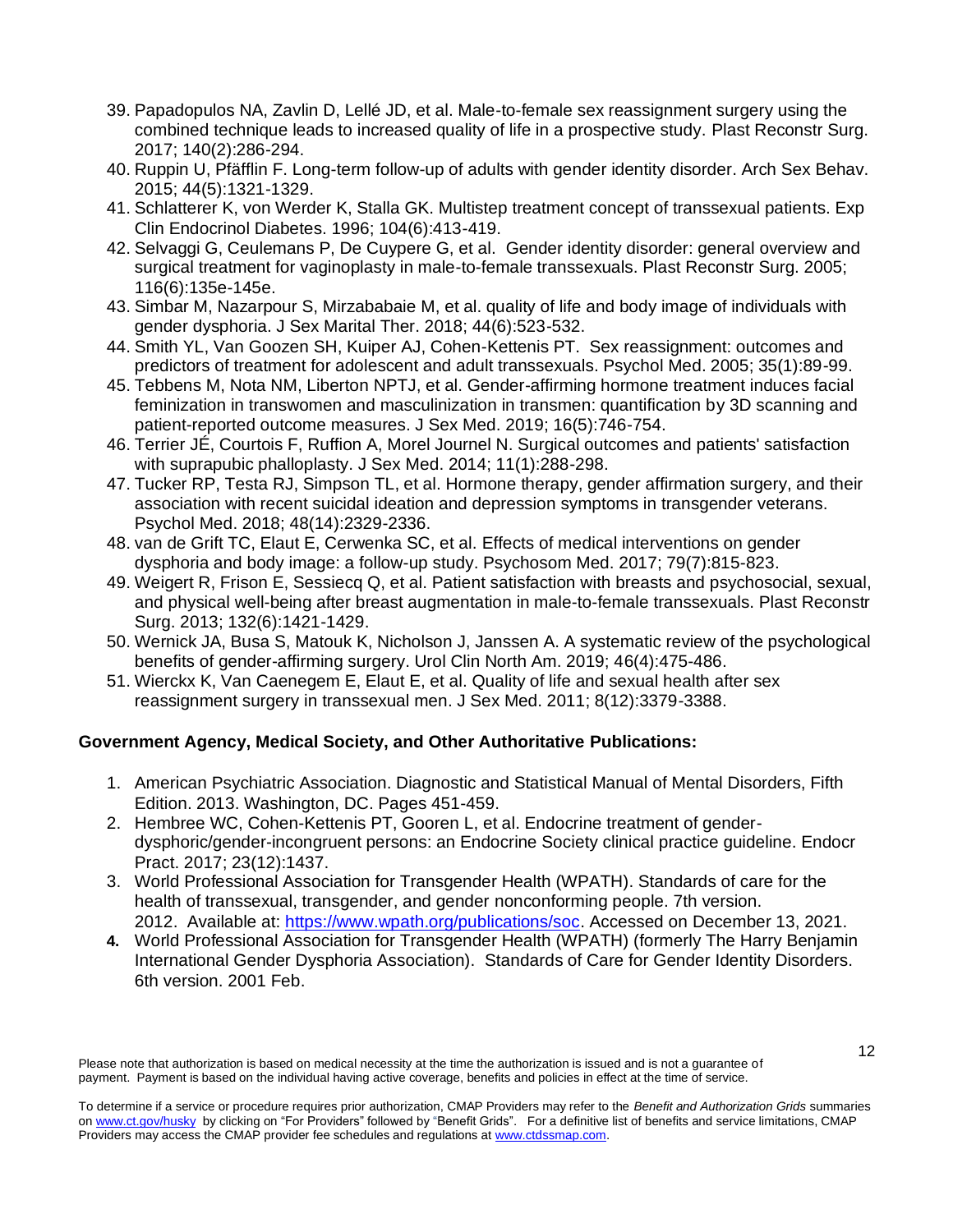#### **PUBLICATION HISTORY**

| <b>Status</b>               | <b>Date</b>       | <b>Action Taken</b>                                                                                                                                                                                                                                                                                                                                                                                                                                                                                                                                                                                                                                                                                                                                                                                                                                   |
|-----------------------------|-------------------|-------------------------------------------------------------------------------------------------------------------------------------------------------------------------------------------------------------------------------------------------------------------------------------------------------------------------------------------------------------------------------------------------------------------------------------------------------------------------------------------------------------------------------------------------------------------------------------------------------------------------------------------------------------------------------------------------------------------------------------------------------------------------------------------------------------------------------------------------------|
| <b>Original Publication</b> | April 2, 2015     | Approved by DSS on April 2, 2015.                                                                                                                                                                                                                                                                                                                                                                                                                                                                                                                                                                                                                                                                                                                                                                                                                     |
| Reviewed                    | <b>June 2015</b>  | Clinical Quality Subcommittee Review. Clarified language in<br>Clinical Guideline section concerning need for hormone therapy<br>Updated reference for AMA CPT Manual to most current version                                                                                                                                                                                                                                                                                                                                                                                                                                                                                                                                                                                                                                                         |
| Updated                     | <b>March 2016</b> | Updates to language in introductory paragraph pertaining to<br>purpose of policy.<br>Updates to Clinical Guideline section pertaining to definition of<br><b>Medical Necessity.</b><br>Updates throughout policy to reflect importance of<br>person-centeredness when reviewing requests for these<br>procedures.<br>Added the following criteria:<br>Mastectomy/creation of male chest as part of male to<br>female reassignment<br>Breast augmentation as part of male to female<br>$\bullet$<br>reassignment<br>Genital hair removal as part of male to female<br>Reassignment<br>Use of hormone therapy in adolescents<br>Updated section related to additional procedures related to gend<br>reassignment. Removed code list. Changes approved by Clinid<br>Quality Subcommittee on March 21, 2016. Changes approved b<br>DSS on April 22, 2016. |
| Updated                     | <b>Nov 2016</b>   | Update to further define the necessary qualifications of mental<br>health professionals submitting referrals for gender reassignmer<br>surgery. Change approved at the November 9, 2016 CHNCT<br>Medical Policy Committee meeting. Change approved at the<br>December 20, 2017 CHNCT Clinical Quality Subcommittee<br>meeting.<br>Approved by DSS on January 3, 2017.                                                                                                                                                                                                                                                                                                                                                                                                                                                                                 |
| Updated                     | April 2017        | Added criteria for facial feminization procedures. Removed list of<br>procedures that require case-by-case review.<br>Changes approved by DSS on March 31, 2017.<br>Changes approved by CHNCT Medical Policy Review Committe<br>on April 26, 2017.<br>Changes approved by Clinical Quality Subcommittee on<br>June 19, 2017.                                                                                                                                                                                                                                                                                                                                                                                                                                                                                                                          |
| Updated                     | April 2018        | Medical Policy Committee review.<br>Reference update. Approved by CHNCT Medical Policy Review<br>Committee on February 14, 2018. Approved by CHNCT Clinical<br>Quality Subcommittee on March 19, 2018. Approved by DSS<br>on April 5, 2018.                                                                                                                                                                                                                                                                                                                                                                                                                                                                                                                                                                                                           |
| Updated                     | <b>July 2018</b>  | Update to change gender reassignment surgery to gender<br>affirmation surgery. Change approved by DSS on July 17,                                                                                                                                                                                                                                                                                                                                                                                                                                                                                                                                                                                                                                                                                                                                     |

To determine if a service or procedure requires prior authorization, CMAP Providers may refer to the *Benefit and Authorization Grids* summaries o[n www.ct.gov/husky](http://www.ct.gov/husky) by clickin[g on](http://www.huskyhealthct.org/providers/benefits_authorizations.html) "For Providers" followed by "Benefit Grids". For a definitive list of benefits and service limitations, CMAP Providers may access the CMAP provider fee schedules and regulations at [www.ctdssmap.com.](http://www.ctdssmap.com/)

13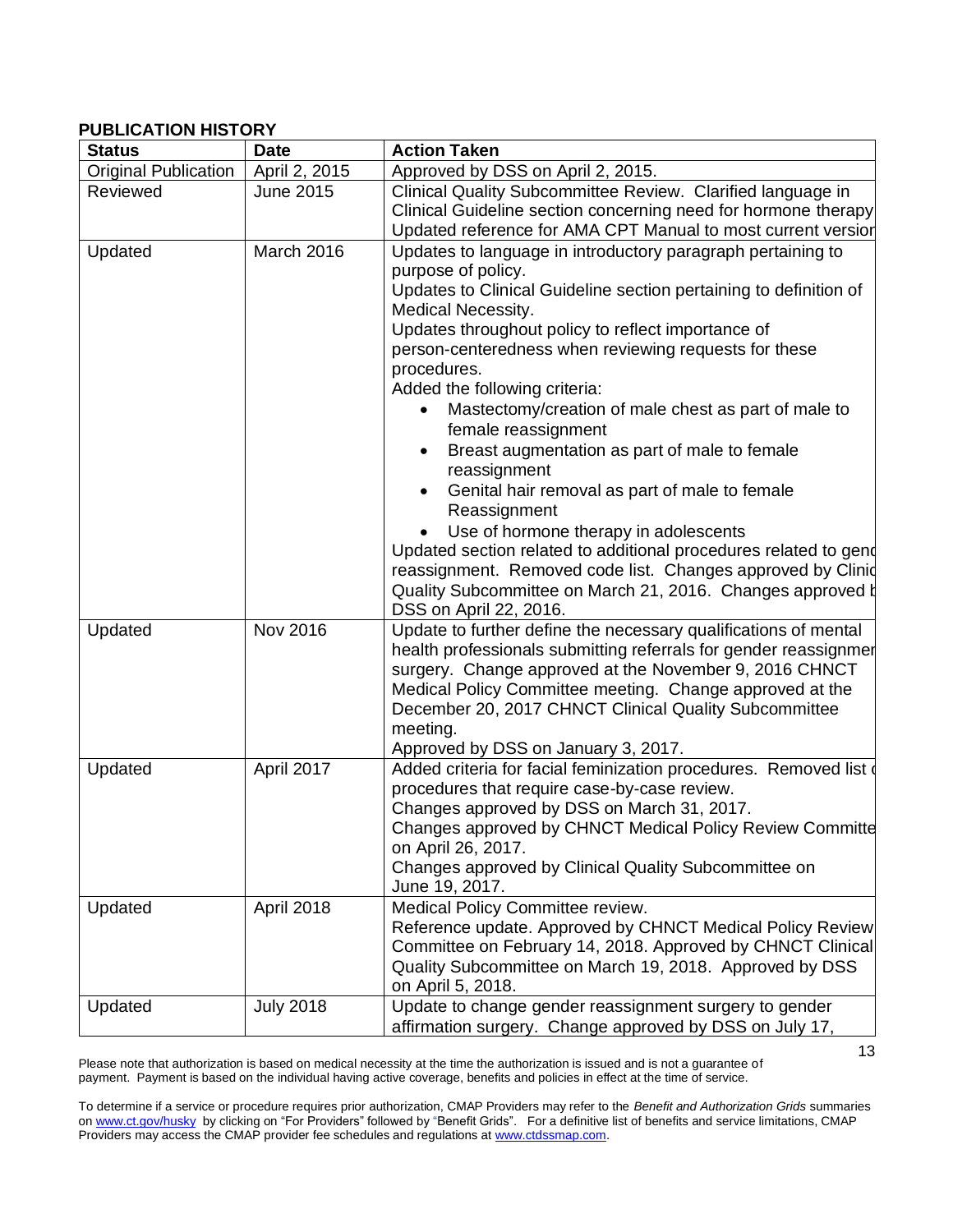|          |                | 2018.                                                                                                                                                                                                                                                                                                                                                                                                                                                                                                                                                                                                                                                                                                                                                                                                                                                                                                                                                                                           |
|----------|----------------|-------------------------------------------------------------------------------------------------------------------------------------------------------------------------------------------------------------------------------------------------------------------------------------------------------------------------------------------------------------------------------------------------------------------------------------------------------------------------------------------------------------------------------------------------------------------------------------------------------------------------------------------------------------------------------------------------------------------------------------------------------------------------------------------------------------------------------------------------------------------------------------------------------------------------------------------------------------------------------------------------|
| Updated  | November 2018  | Update to Clinical Guideline section that referrals should be<br>based on person-centered assessment of individual. Update to<br>Clinical Guideline section under Facial Feminization to include<br>statement that letter from qualified mental health professional<br>"should be specific to the individual's unique experiences."<br>Formatting changes - moved language reqarding letter/referral<br>requirements/qualifications of mental health professional.<br>Change approved at the November 14, 2018 CHNCT Medical<br>Policy Review Committee meeting. Approved by the CHNCT<br>Clinical Quality Subcommittee on December 17, 2018. Approve<br>by DSS on January 28, 2019.                                                                                                                                                                                                                                                                                                            |
| Updated  | February 2019  | Added Surgical Revision to Clinical Guideline section:<br><b>Surgical Revision</b><br>Surgery to refine the results of a previous surgical procedure,<br>including breast augmentation, mastectomy, facial feminization<br>and genital reconstruction may be considered medically<br>necessary if the surgery is needed to address a functional<br>impairment resulting from the previous surgery.<br>Documentation from the medical/surgical provider describing the<br><i>impairment is required.</i><br>Change approved at the February 27, 2019 Medical Reviewer<br>Meeting.<br>Added need for hormone therapy prior to facial<br>٠<br>feminization procedures to the Clinical Guideline section<br>Added section on procedures to address aging skin to th<br>Clinical Guideline section.<br>Changes approved at the March 13, 2019 Medical Reviewer<br>Meeting.<br>Changes approved by the CHNCT Clinical Quality Subcommitte<br>on March 18, 2019.<br>Approved by DSS on March 27, 2019. |
| Updated  | August 2020    | Updated reference for AMA CPT Manual to current year's<br>version. Change approved at the August 12, 2020<br>Medical Reviewer Meeting. Change approved by the CHNCT<br>Clinical Quality Subcommittee on September 21, 2020.<br>Approved by DSS on October 7, 2020.                                                                                                                                                                                                                                                                                                                                                                                                                                                                                                                                                                                                                                                                                                                              |
| Reviewed | September 2021 | Reviewed and approved without changes at the September 8,<br>2021 CHNCT Medical Reviewer meeting. Reviewed and<br>approved without changes by the CHNCT Clinical Quality<br>Subcommittee on September 20, 2021. Approved by DSS                                                                                                                                                                                                                                                                                                                                                                                                                                                                                                                                                                                                                                                                                                                                                                 |

Please note that authorization is based on medical necessity at the time the authorization is issued and is not a guarantee of payment. Payment is based on the individual having active coverage, benefits and policies in effect at the time of service.